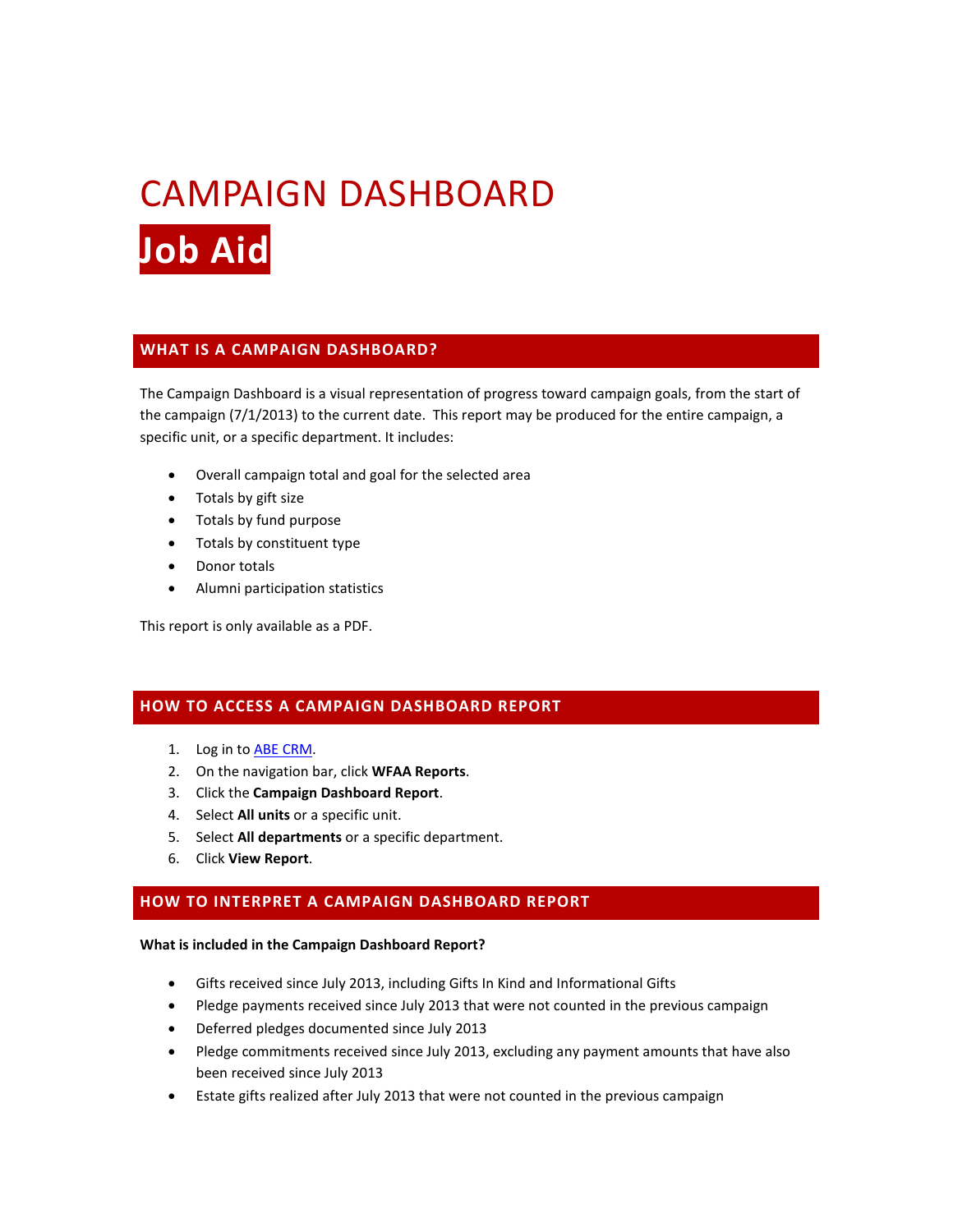- A small number of gifts received prior to July 2013 are included in campaign totals, at the discretion of the Chief Development Officer.
- Revenue totals are as of the date the report is run. Only gifts that have been entered in ABE CRM will show in this report.

### **How are the Gifts by Purpose summarized?**

| <b>Faculty Support</b>            | Includes Faculty Support and Endowed Chairs/Professorships use codes.                                                                                            |
|-----------------------------------|------------------------------------------------------------------------------------------------------------------------------------------------------------------|
| <b>Student Support</b>            | Includes Undergraduate Student Financial Support, Graduate Student<br>Financial Support use codes.                                                               |
| <b>Research and Programs</b>      | Includes Research, Programs, Research Equipment use codes.                                                                                                       |
| <b>Buildings and Grounds</b>      | Includes the Buildings and Grounds use code.                                                                                                                     |
| <b>Discretionary</b>              | Includes the Discretionary use code.                                                                                                                             |
| <b>Planned Gifts Undetermined</b> | Includes planned gifts committed during the campaign and will be<br>received by WFAA in the future. These have yet to be assigned to a<br>specific fund purpose. |

#### **How is Revenue by Constituent Type calculated?**

| Individual           | Includes campaign revenue that was credited to individual donors. For<br>example, this includes gifts made through companies or family<br>foundations when an individual receives recognition credit. |
|----------------------|-------------------------------------------------------------------------------------------------------------------------------------------------------------------------------------------------------|
| <b>Organizations</b> | Includes campaign revenue received from corporations and other<br>outside institutions/partners.                                                                                                      |
| <b>Foundations</b>   | Includes campaign revenue received from private foundations and<br>grant-making institutions (that are not also credited to an individual).                                                           |